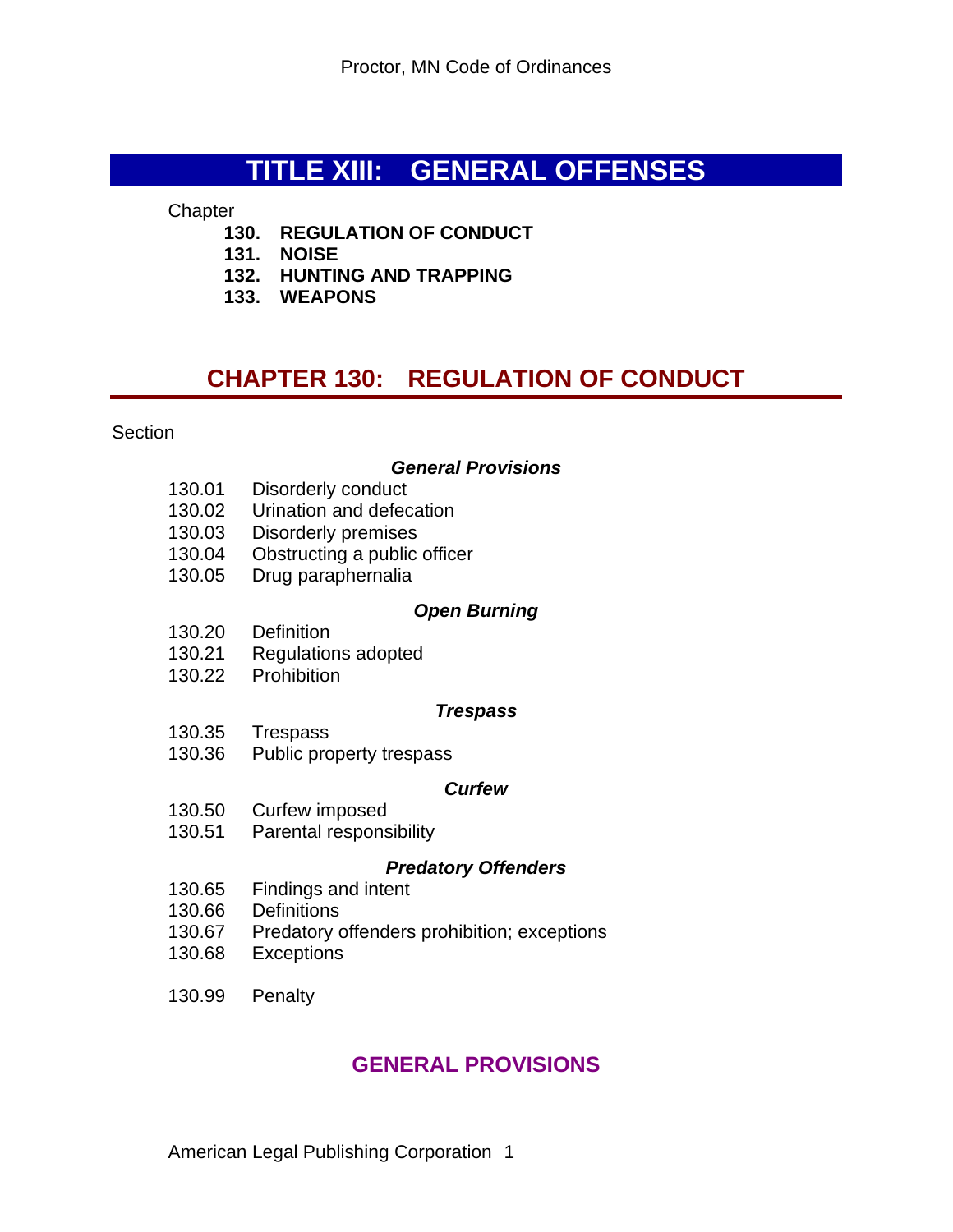### **§ 130.01 DISORDERLY CONDUCT.**

(A) Whoever does any of the following in a public or private place, including on a school bus, knowing, or having reasonable grounds to know that it will, or will tend to, alarm, anger or disturb others or provoke an assault or breach of the peace, is guilty of disorderly conduct, which is a misdemeanor:

(1) Engages in brawling or fighting;

(2) Disturbs an assembly or meeting, not unlawful in its character; or

(3) Engages in offensive, obscene, abusive, boisterous or noisy

conduct or in offensive, obscene or abusive language tending reasonably to arouse alarm, anger or resentment in others.

(B) A person does not violate this section if the person's disorderly conduct was caused by a diagnosed medical condition.

(C) The provision of M.S. § 609.72, as it may be amended from time to time, regarding disorderly conduct is adopted by reference as if set in full herein. (Prior Code, § 506.01) (Ord. 08-08, passed 12-15-2008) Penalty, see § 130.99

#### **§ 130.02 URINATION AND DEFECATION.**

No person shall urinate or defecate upon any street, alley, sidewalk, publicly or privately owned parking area, playground, pier, beach, lakeshore, pathway, golf course or public park, or any area appurtenant to that area. No person shall urinate or defecate in any area open to public view.

(Prior Code, § 506.02) Penalty, see § 130.99

#### **§ 130.03 DISORDERLY PREMISES.**

(A) No person within the city shall own or keep a dwelling, gaming area or party or meeting room which attracts people to its locale at times or in a manner that their arrival, leaving or activities while in that locale result in an unreasonable disturbance of the usual peace, quiet, comfort, safety and decency of the area immediately adjacent thereto.

(B) Nor shall any person, as agent or owner, let a building or portion thereof, knowing it is intended to be used for any purpose prohibited above or for any purpose which will likely give rise to an unreasonable disturbance of the usual peace, quiet, comfort, safety and decency of the area immediately adjacent thereto. (Prior Code, § 506.03) Penalty, see § 130.99

#### **§ 130.04 OBSTRUCTING A PUBLIC OFFICER.**

(A) (1) No person shall intentionally do an act which he or she should reasonably expect will obstruct or interfere with, or induce another to obstruct or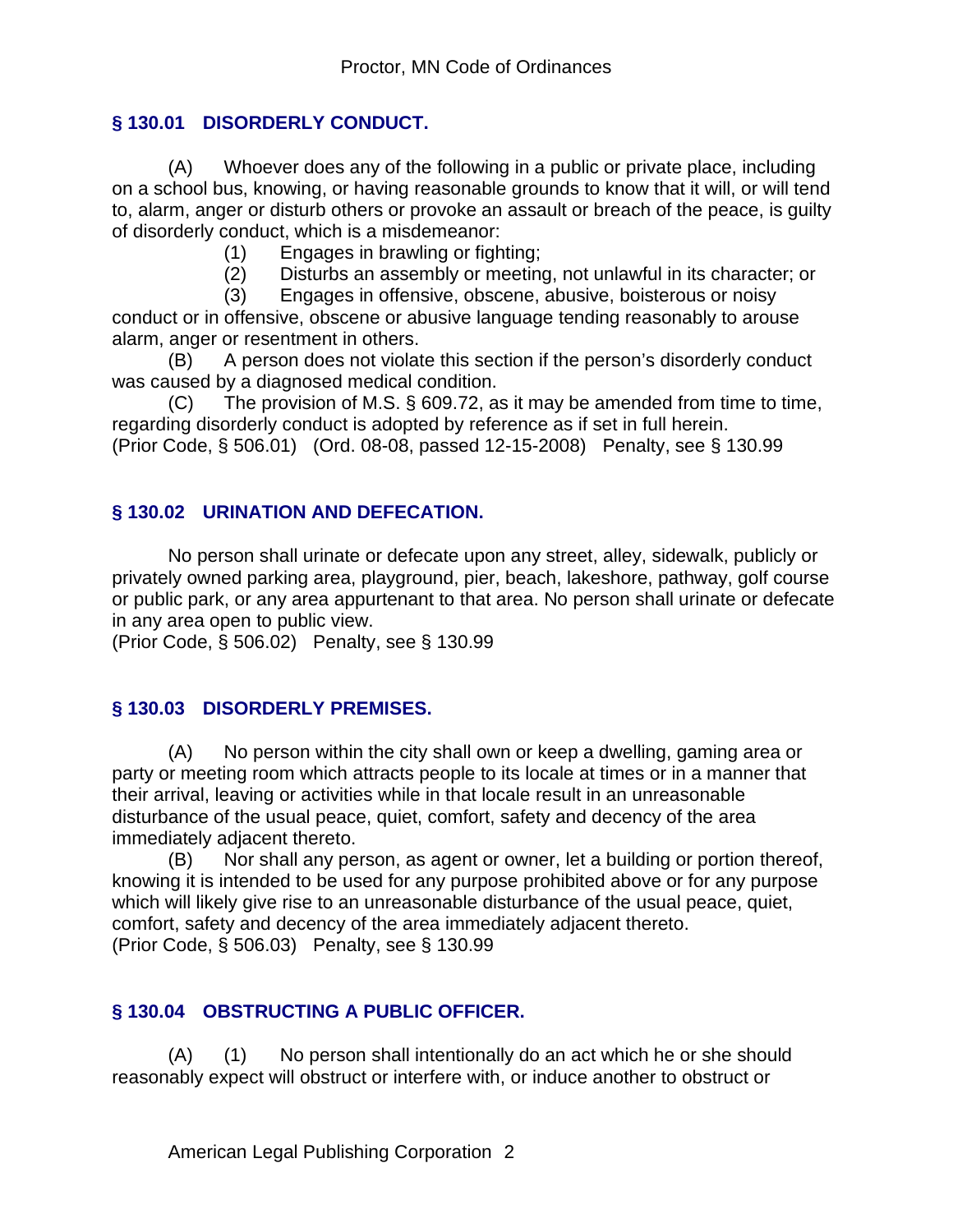interfere with, a peace officer or other public official in discharging or attempting to discharge a duty of his or her office.

 (2) For purposes of this section, the duties of a peace officer shall include, but not be limited to, the following:

(a) Apprehending a criminal or suspected criminal;

 (b) Serving any legal process, or executing or serving an arrest warrant or search warrant;

(c) Transporting a criminal or suspected criminal;

 (d) Investigating a crime which has been committed or conduct which he or she reasonably believes may constitute a crime; and

 (e) Directing vehicular or pedestrian traffic or controlling a crowd of people.

(B) No person shall flee from a police officer or police vehicle in disregard of any visible or audible notice to halt given by or from the police officer or police vehicle when the person knows or reasonably should know the same to be a police officer or police vehicle. For purposes of this division (B), the term *FLEE* shall include, but is not limited to, fleeing on foot and/or fleeing via motorized or non-motorized cycle or vehicle.

(C) No person shall physically resist an arrest by a peace officer or aid another in physically resisting an arrest by a peace officer, regardless of whether or not the arrest is lawful.

(D) No person shall resist, obstruct, interfere with or induce another to resist, obstruct or interfere with, a lawful citizen's arrest.

(Prior Code, § 506.05) Penalty, see § 130.99

## **§ 130.05 DRUG PARAPHERNALIA.**

(A) It is unlawful for any person or any wholesale or retail store or establishment to knowingly or intentionally sell, barter, exchange, deliver or give drug paraphernalia to anyone within the city.

(B) It is unlawful for any person age 18 years or older to intentionally sell, barter, exchange, deliver or give drug paraphernalia to a person under 18 years of age who is at least three years his or her junior within the city.

(C) For the purpose of this section, the following definition shall apply unless the context clearly indicates or requires a different meaning.

 *DRUG PARAPHERNALIA.* All equipment, products and materials of any kind, except those items used in conjunction with permitted uses of controlled substances under this chapter or the Uniform Controlled Substances Act, being 21 U.S.C. §§ 801 et seq., which are knowingly or intentionally used primarily in:

(a) Manufacturing a controlled substance;

 (b) Injecting, ingesting, inhaling or otherwise introducing into the human body a controlled substance;

 (c) Testing the strength, effectiveness or purity of a controlled substance; or

(d) Enhancing the effect of a controlled substance.

(Prior Code, § 507) (Ord. 02-05, passed 4-4-2005) Penalty, see § 130.99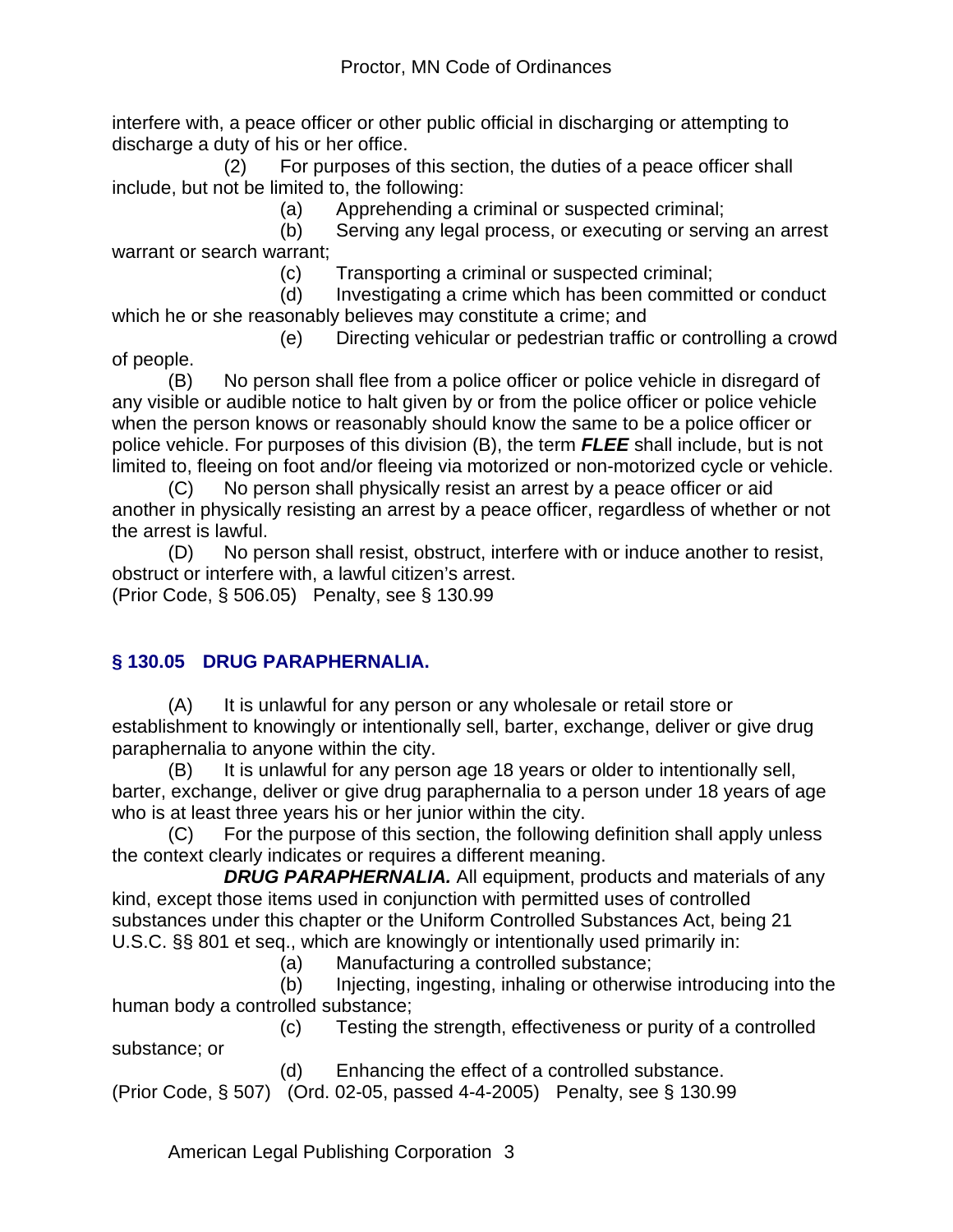## **OPEN BURNING**

#### **§ 130.20 DEFINITION.**

For the purpose of this subchapter, the following definition shall apply unless the context clearly indicates or requires a different meaning.

*OPEN BURNING.* The burning of any matter whereby the resultant combustion products are emitted directly to the atmosphere without passing through an adequate stack, duct or chimney. (Prior Code, § 504.01)

#### **§ 130.21 REGULATIONS ADOPTED.**

The regulations of the Minnesota State Pollution Control Agency regulating open burning, APC8, are adopted by reference. (Prior Code, § 504.02)

#### **§ 130.22 PROHIBITION.**

No person shall cause, suffer, allow or permit open burning, except as permitted by the regulations of the Minnesota State Fire Code Rules and Regulations for recreational fires and portable outdoor fire places. (Prior Code, § 504.03) Penalty, see § 130.99

## **TRESPASS**

#### **§ 130.35 TRESPASS.**

No person shall do any of the following acts unless he or she is a public official or officer engaged in a good faith effort to carry out his or her duties:

(A) Trespass upon the premises of another and, without claim of right, refuse to depart therefrom upon demand of the lawful possessor;

(B) Tamper with or get into or upon a motor vehicle without the permission of the owner or rightful user of the motor vehicle;

(C) Get into or upon or ride in a motor vehicle knowing it is being operated by another without the permission of the owner;

(D) Occupy or enter the premises of another while knowing, or having reasonable grounds to know, that entering or occupying will be in violation of the wishes of the lawful possessor of the premises; and

(E) Enter or occupy the dwelling of another without claim of right or consent of the owner or another who has a right to give consent, except in an emergency situation.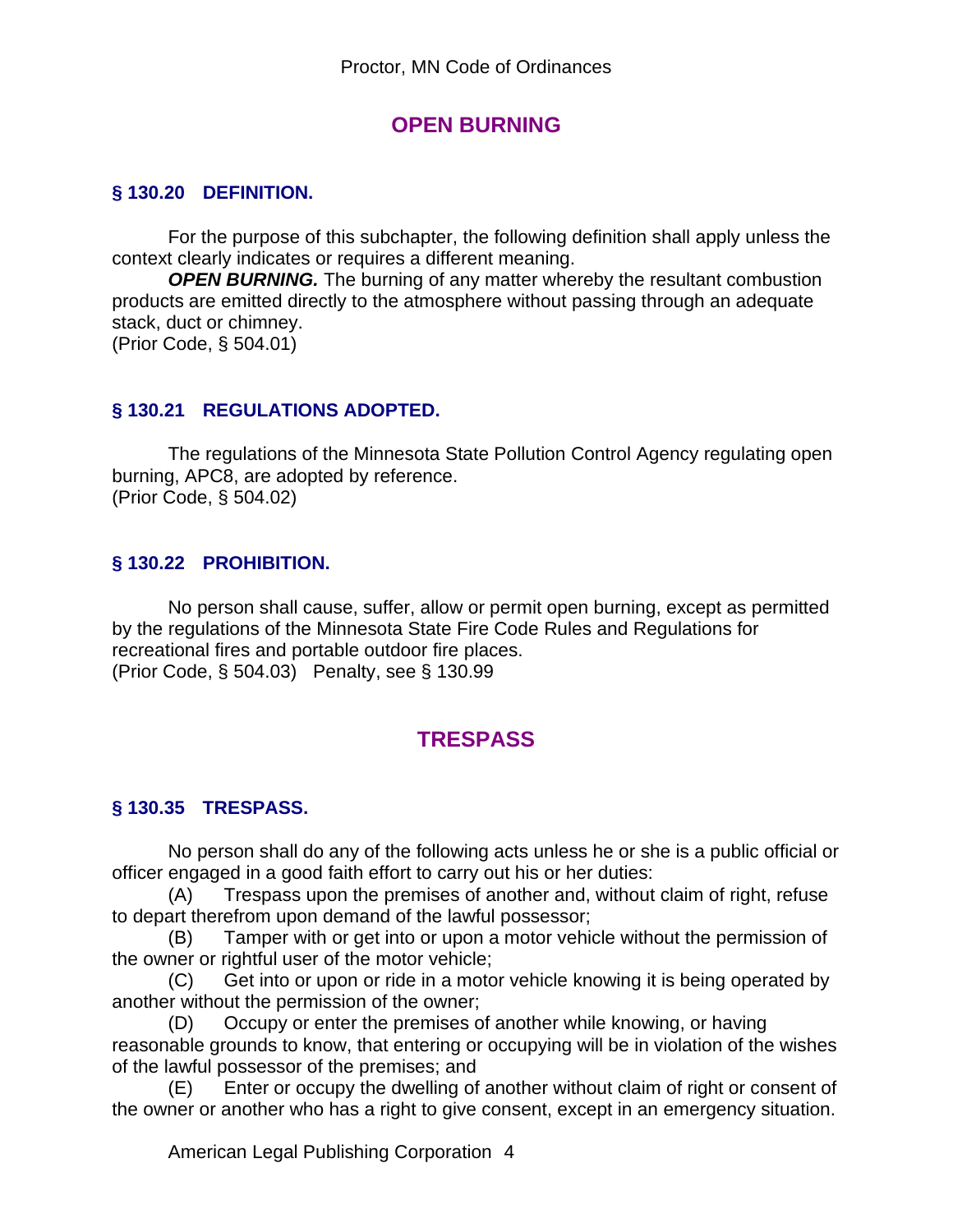(Prior Code, § 504A.01)

## **§ 130.36 PUBLIC PROPERTY TRESPASS.**

(A) *Definition.* For the purpose of this section, the following definition shall apply unless the context clearly indicates or requires a different meaning.

**PUBLIC PROPERTY.** Includes any real property owned or leased by a public body, entity or subdivision, including, but not limited to, the City of Proctor, the Proctor Public Utility Commission and Independent School District 704, and shall include any buildings located upon the real property, together with improvements or fixtures therewith.

(B) *Violations.* It shall be a misdemeanor for any person to do any of the following:

 (1) Refuse to depart from public property upon the demand of an employee of the public body owning or leasing the property;

 (2) Whether on or off the property, to willfully disturb or obstruct any function, program, assembly or publicly sponsored and recognized activity;

 (3) To operate an all terrain vehicle, snowmobile or similar device on public property; and

 (4) To enter or remain upon the property, in contravention of regulatory signs displayed upon the property, without the consent of the public body owning or leasing the property.

(Prior Code, § 504A.02) Penalty, see § 130.99

## **CURFEW**

## **§ 130.50 CURFEW IMPOSED.**

(A) *Age and time.* No person under the age of 17 years except as provided in division (B) below shall be on any public street, alley, in any park or in other public grounds or building, place of amusement, entertainment or refreshment, vacant lot or any other unsupervised place between the hours of 10:00 p.m. and 5:00 a.m. of the following day.

(B) *Exceptions.* The restrictions of division (A) above do not apply when the minor:

 (1) Is accompanied by his or her parents, guardian or other person having the minor's lawful care, custody and control;

 (2) Is returning home by a direct route from and within 30 minutes after a school activity or an activity of a religious or other voluntary association when prior notice of the activity and its place and probable time of termination has been given to the Police Department by an adult person authorized by the school or the religious or voluntary association to do so;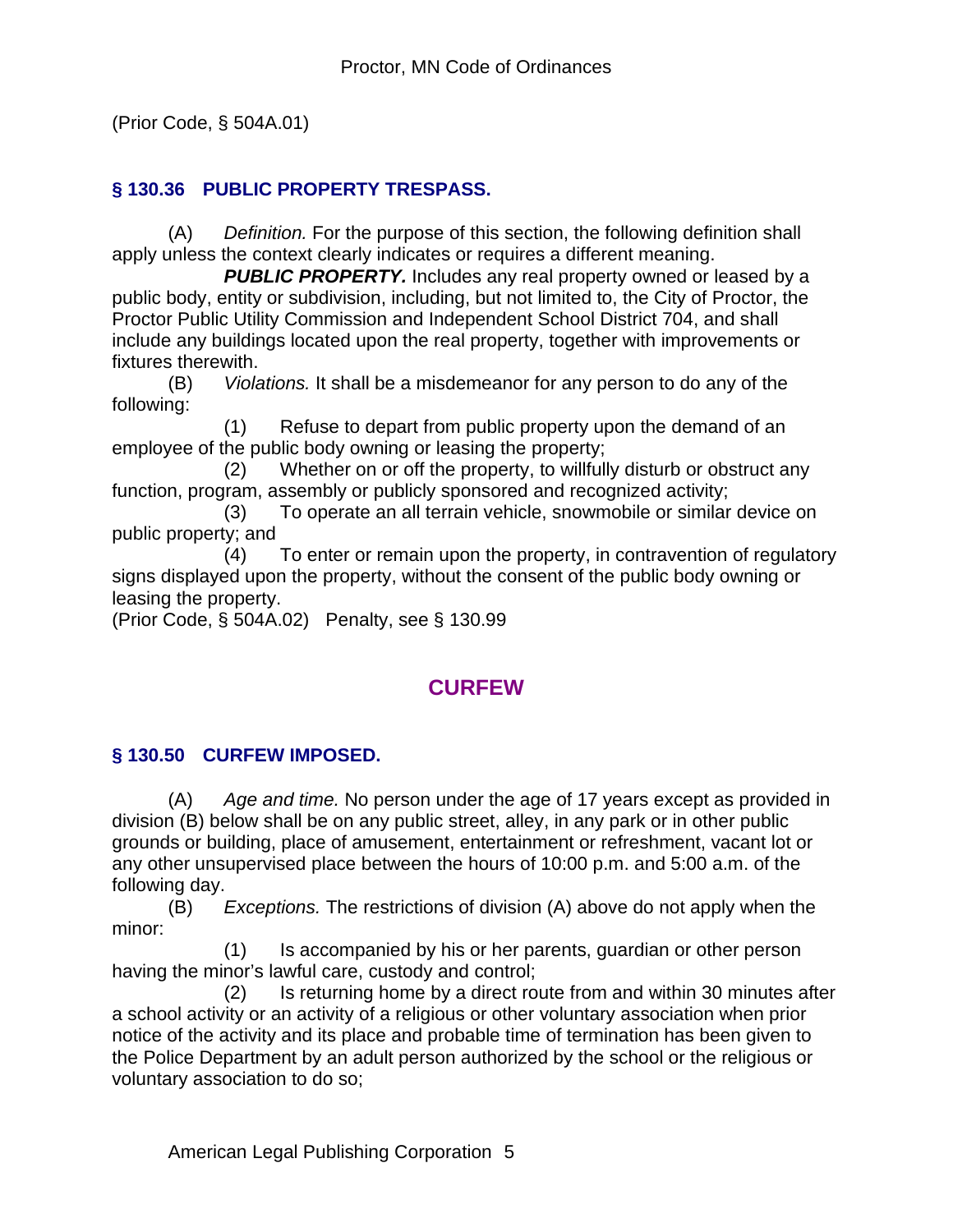(3) Is carrying a certified card of employment and is on his or her way to or from his or her place of employment; or

 (4) Is upon an emergency errand or other legitimate business directed by the minor's parent, guardian or other adult having lawful custody of the minor. (Prior Code, § 503.01) Penalty, see § 130.99

## **§ 130.51 PARENTAL RESPONSIBILITY.**

No parent, guardian or other adult having custody and control of a minor under 17 years of age shall knowingly permit the minor to violate the provisions of § 130.50. (Prior Code, § 503.02) Penalty, see § 130.99

# **PREDATORY OFFENDERS**

## **§ 130.65 FINDINGS AND INTENT.**

(A) Repeat predatory offenders present an extreme threat to the public safety. Predatory offenders are likely to use physical violence and to repeat offenses, and most predatory offenders commit numerous offenses, have many more victims than are reported, and are prosecuted for only a fraction of their crimes. This makes the cost of predatory offender victimization to society at large incalculable.

(B) It is the intent of this chapter to serve the city's compelling interest to promote, protect and improve the health, safety and welfare of the city's citizens by creating areas around locations where children regularly congregate in concentrated numbers wherein certain predatory offenders are prohibited from establishing temporary or permanent residence.

(Prior Code, § 907) (Ord. 03-10, passed 7-19-2010)

## **§ 130.66 DEFINITIONS.**

For the purpose of this subchapter, the following definitions shall apply unless the context clearly indicates or requires a different meaning.

*DESIGNATED PREDATORY OFFENDER.* Any person who is convicted of any offense involving sexual contact with a minor for which registration as a predatory offender is required under M.S. § 243.166, as it may be amended from time to time, a successor statute or a similar statute from another state, and has been categorized as a Level III predatory offender under M.S. § 244.052, as it may be amended from time to time, a successor statute or similar statute from another state in which that person's risk assessment indicates a high risk of re-offense.

*LICENSED CHILD CARE CENTER.* A group child care center currently licensed by the St. Louis County, Minnesota Public Health and Human Services Department.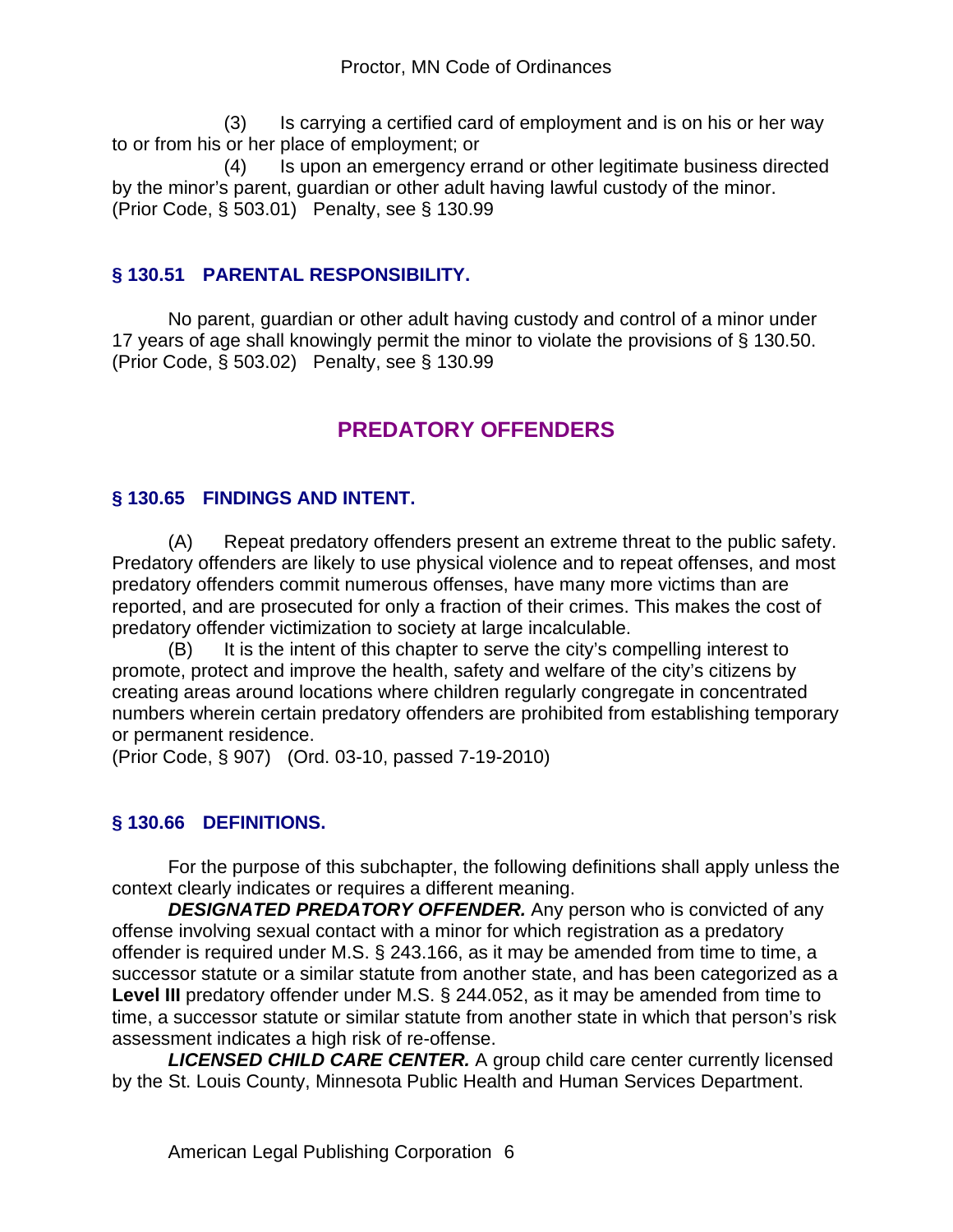**PERMANENT RESIDENCE.** A place where a person abides, lodges or resides for 14 or more consecutive days.

**PUBLIC PLAYGROUND.** A publicly owned, improved outdoor area designed, equipped and set aside for children's play and includes in that area facilities such as play equipment, surfacing, fencing, signs, internal pathways, internal land forms, vegetation and related structures.

**SCHOOL.** A public or nonpublic elementary or secondary school.

*TEMPORARY RESIDENCE.* A place where a person abides, lodges or resides for a period of 14 or more days in the aggregate during any calendar year and which is not the person's permanent address, or a place where the person routinely abides, lodges or resides for a period of four or more consecutive of nonconsecutive days in any month and which is not the person's permanent residence.

(Prior Code, § 907) (Ord. 03-10, passed 7-19-2010)

## **§ 130.67 PREDATORY OFFENDERS PROHIBITION; EXCEPTIONS.**

(A) *Prohibited location of residence.* It is unlawful for any designated Level III predatory offender to establish a permanent or temporary residence within 2,000 feet of any school, licensed child care center or public playground.

(B) *Measurement of distance.* For purposes of determining the minimum distance separation, the requirement shall be measured by following a straight line from the outer property line of the permanent or temporary residence to the nearest outer property line of the school, licensed child care center or public playground. (Prior Code, § 907) (Ord. 03-10, passed 7-19-2010) Penalty, see § 130.99

## **§ 130.68 EXCEPTIONS.**

A designated predatory offender residing within a prohibited area as described in § 130.67 does not commit a violation of this subchapter if any of the following apply:

(A) The designated predatory offender registered the residence pursuant to M.S. §§ 243.166 and 243.167, as they may be amended from time to time, or a successor statute, prior to the effective date of this subchapter;

(B) The designated predatory offender was a minor when he or she committed the offense and was not convicted as an adult;

(C) The person is a minor;

(D) The school, licensed child care center or public playground within 2,000 feet of the person's permanent or temporary residence was opened after the designated predatory offender reported and registered the residence pursuant to M.S. §§ 243.166 and 243.167, as they may be amended from time to time, or a successor statute;

(E) The residence is also the permanent residence of the designated predatory offender's parents, grandparents, siblings or spouse; and

(F) The residence is a property purchased or leased by the State Department of Corrections prior to June 10, 2010.

(Prior Code, § 907) (Ord. 03-10, passed 7-19-2010)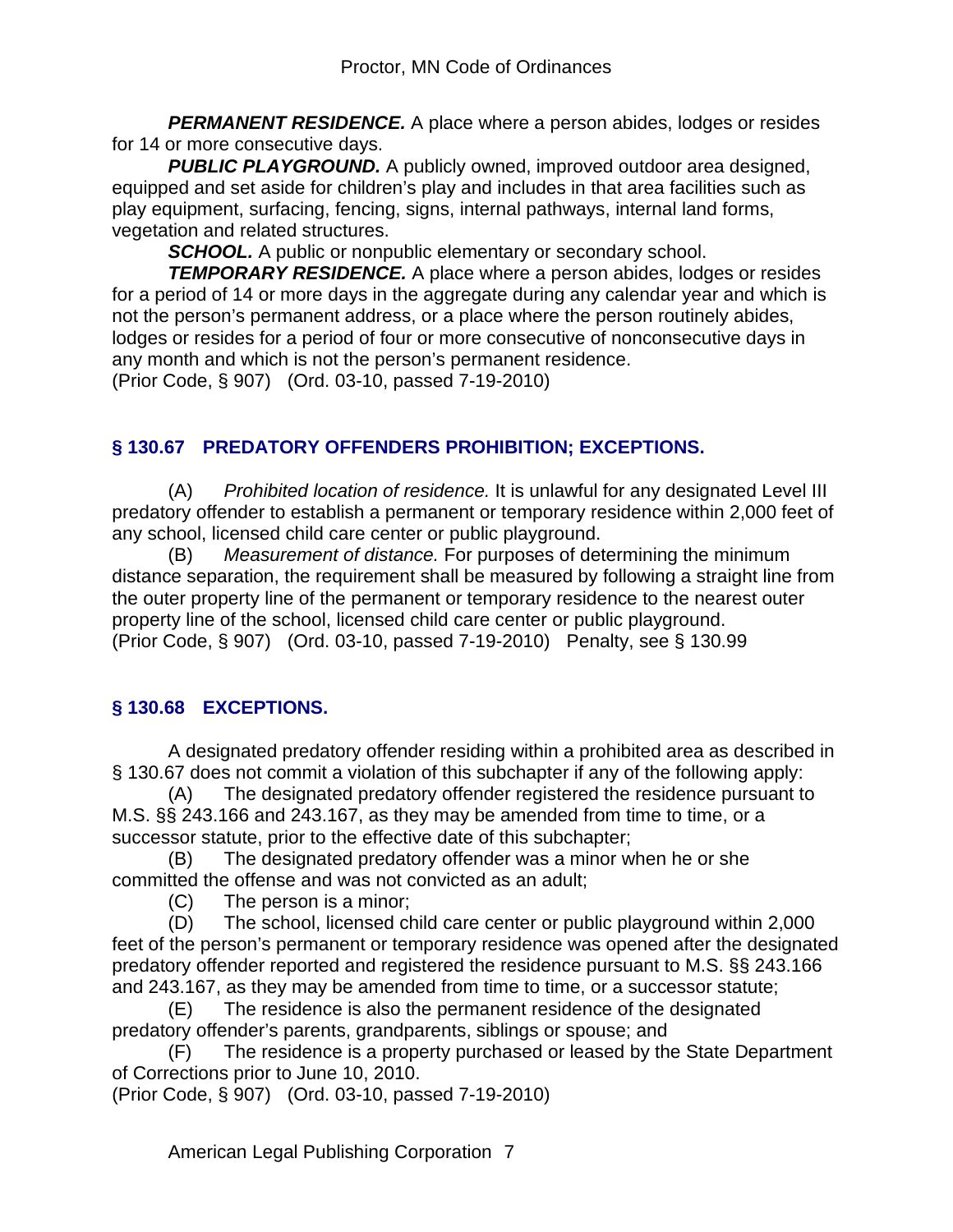#### **§ 130.99 PENALTY.**

(A) Any person violating any provision of this chapter, for which no other penalty is provided, shall be subject to the penalty provisions of § 10.99.

(B) Violations of § 130.04(A), (B), (C) and/or (D) shall be considered a misdemeanor.

(Prior Code, § 506.05)

(C) (1) Any violation of  $\S$  130.05(A) is a misdemeanor, punishable by a fine subject to city administrative fine schedule.

(2) A violation of  $\S$  130.05(B) is a misdemeanor punishable by a fine subject to city administrative fine schedule and/or 90 days in jail. (Prior Code, § 507)

(D) Violation of § 130.35 shall constitute a misdemeanor under this code of ordinances.

(Prior Code, § 504A.01)

 $(E)$  Any person under the age of 17 on a street or other place in violation of § 130.50 shall be ordered to go home immediately. After investigation, if responsible city authorities determine that court action should be initiated, the minor shall be dealt with in accordance with juvenile court law and procedure. Any minor who is convicted of a violation of § 130.50 after the case has been referred for prosecution in the trial court under M.S. Ch. 260B, as it may be amended from time to time, and any person who is convicted of a violation of any provision of § 130.51 is guilty of a petty misdemeanor and shall be punished by a fine subject to the city administrative fine schedule or pursuant to Chapter 11 of this code of ordinances.

(Prior Code, § 503.03)

(F) A person who violates §§ 130.65 through 130.68 shall be punished by a fine of not exceeding an amount set by City Council from time to time by resolution or confinement for a term not exceeding 90 days, or by both a fine and confinement. Each day a person maintains a permanent or temporary residence in violation of §§ 130.65 through 130.68 constitutes a separate violation.

(Prior Code, § 907)

(Ord. 02-05, passed 4-4-2005; Ord. 03-10, passed 7-19-2010)

# **CHAPTER 131: NOISE**

**Section** 

131.01 Noises prohibited

131.02 Unlawful acts

131.99 Penalty

#### **§ 131.01 NOISES PROHIBITED.**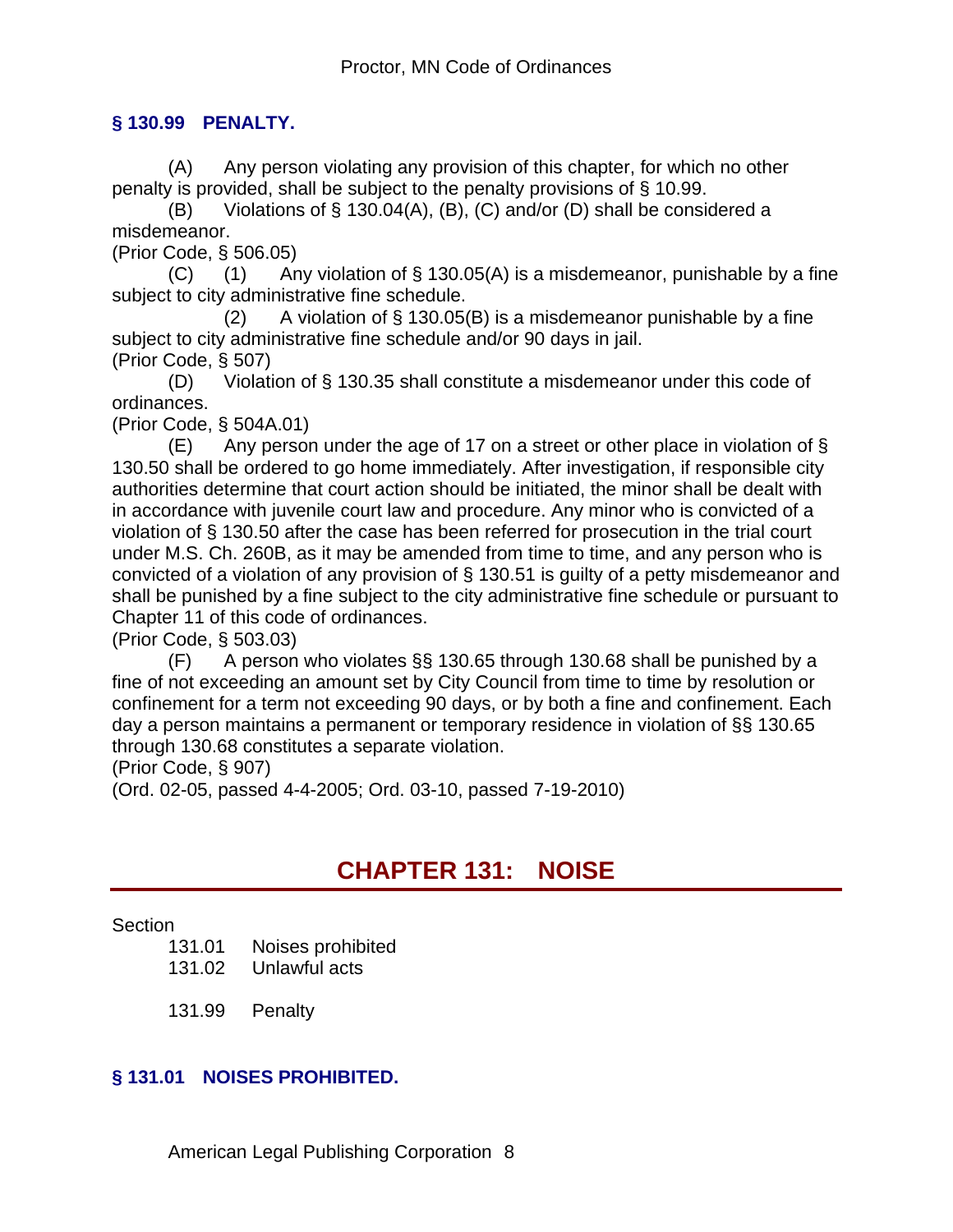No person shall make or cause to be made any distinctly and loudly audible noise that unreasonably or unnecessarily annoys, disturbs, injures or endangers the comfort, repose, health, peace, safety or welfare of any person or precludes his or her enjoyment of property or affects his or her property's value. This general prohibition is not limited by the specific restrictions of unlawful acts listed in § 131.02. (Prior Code, § 506.04) Penalty, see § 131.99

## **§ 131.02 UNLAWFUL ACTS.**

(A) The following acts are declared to be loud, disturbing and unnecessary noises in violation of this chapter, but the enumeration shall not be deemed to be exclusive.

 (1) *Horns, audible signaling devices and the like.* No person shall sound any audible signaling device on any vehicle except as a warning of danger.

 (2) *Exhaust.* No person shall discharge the exhaust or permit the discharge of the exhaust of any steam engine, stationary internal combustion engine, motorboat, motor vehicle, snowmobile or other recreational vehicle except through a muffler or other device that effectively prevents loud or explosive noises therefrom and complies with all applicable state laws and regulations.

 (3) *Defective vehicles or loads.* No person shall use any vehicle so out of repair or so loaded as to create any unnecessary grating, grintling, rattling or other noise.

 (4) *Loading, unloading, unpacking, opening of boxes.* No person shall create loud and excessive noise in loading, unloading, unpacking any vehicle or the opening and destruction of bales, boxes, crates or containers.

 (5) *Radios, phonographs, paging systems and the like.* No person shall use or operate or permit the use or operation of any radio receiving set, musical instrument, phonograph, paging system, machine or other device for the production or reproduction of sound in a distinct and loudly audible manner as to disturb the peace, quiet and comfort of any person residing in the neighborhood at any time with louder volume than is reasonably necessary for convenient hearing of the person or persons who are in the room, vehicle, chamber or immediate vicinity in which the machine or device is being operated. Operation of any set, instrument, phonograph, machine or other device in a manner as to be plainly audible at the property line of the structure or building in which it is located, in the hallway or apartment adjacent, or at the property line if the source is located outside a structure or building shall be prima facia evidence of a violation of this section.

 (6) *Engine braking on semi-tractor/trailers.* No person shall use, operate or permit the use of any engine breaking within the city; provided that signage to that effect is posted on the major thoroughfares within the city utilized by the vehicles.

 (7) *Amplification of sound.* It is unlawful for any person operating or occupying a motor vehicle on a street or highway to operate or amplify the sound produced by a radio, tape player or other mechanical sound making device or instrument from within the motor vehicle so that the sound is: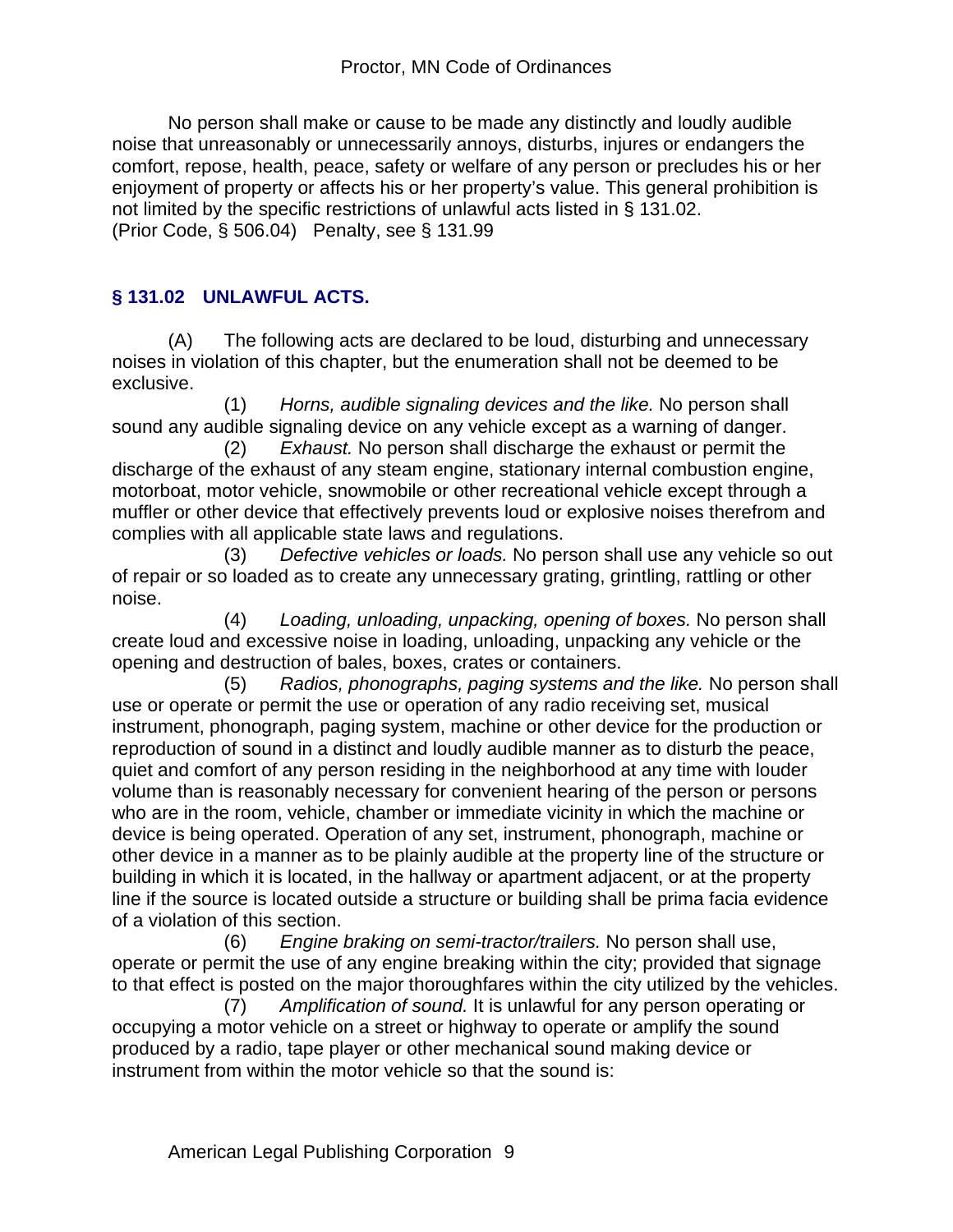motor vehicle; or

(a) Plainly audible at a distance of 100 feet or more from the

 (b) Louder than necessary for the convenience hearing by person inside the vehicle in areas adjoining churches, schools or hospital.

(B) The provisions of this section shall not apply to any law enforcement motor vehicle equipped with any communication device necessary in the performance of law enforcement duties or to any emergency vehicle equipped with any communication device necessary in the performance of any emergency procedures.

(C) The provisions of this section do not apply to motor vehicles used for business or political purposes which in the normal course of conducting the business use sound making devices.

(D) The provisions of this section shall not be deemed to prevent local authorities, with respect to streets and highways under their jurisdiction and within the reasonable exercise of the police power, from regulating the time and manner in which the business may be operated.

(Prior Code, § 506.04) Penalty, see § 131.99

## **§ 131.99 PENALTY.**

Violation of this section shall be deemed a petty misdemeanor punishable by a fine subject to city administrative fine schedule, or may be punishable pursuant to Chapter 11 of this code of ordinances.

(Prior Code, § 506.04)

# **CHAPTER 132: HUNTING AND TRAPPING**

#### Section

#### *Hunting Deer by Bow and Arrow*

132.01 Definitions 132.02 Prohibitions against hunting; discharge of bow and arrow 132.03 Prohibitions 132.04 Chief of Police to report *Trapping* 132.15 Purpose 132.16 Definitions 132.17 Violations 132.18 Exceptions *Prohibition on Feeding Certain Animals* 132.30 Prohibition 132.99 Penalty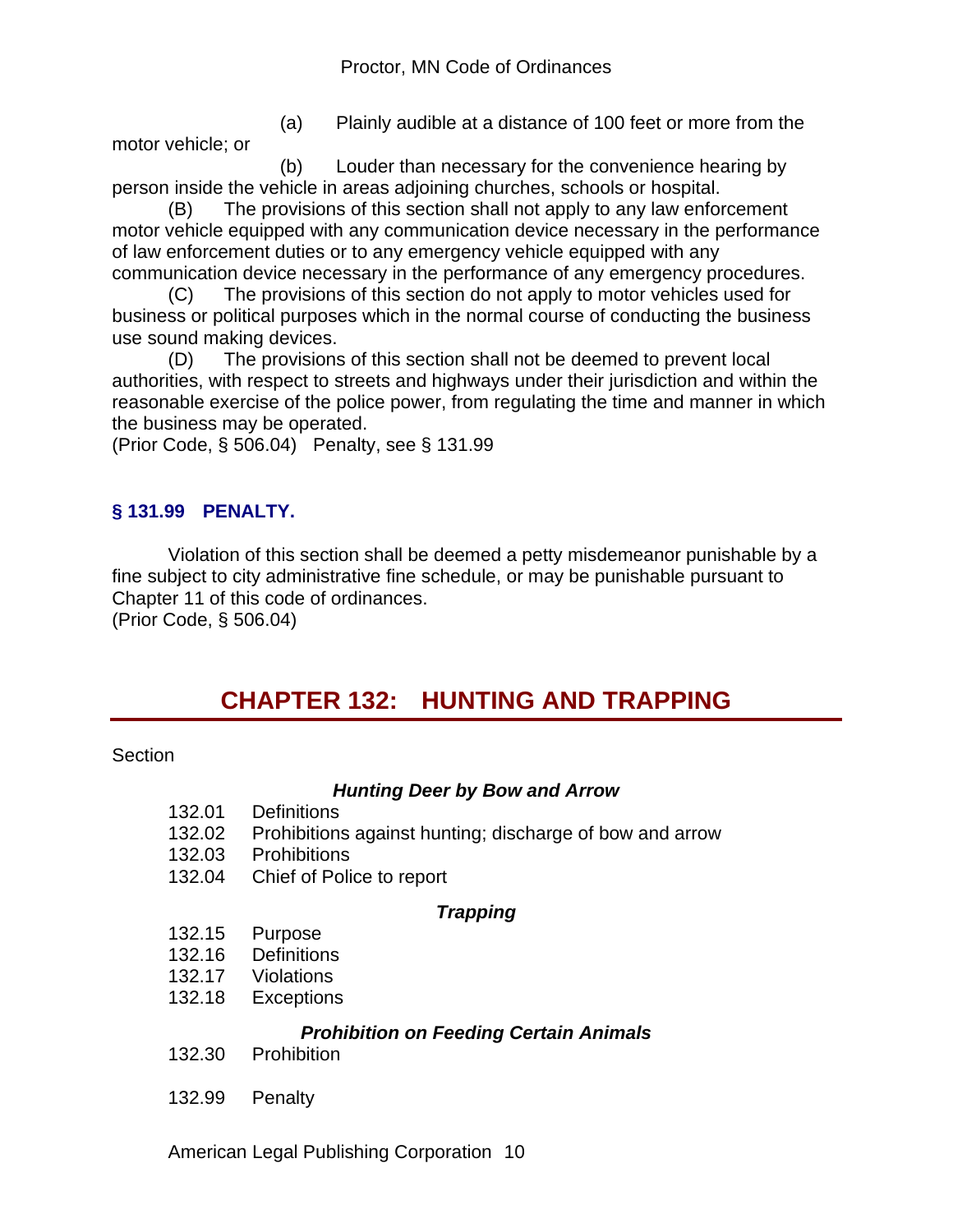## **HUNTING DEER BY BOW AND ARROW**

## **§ 132.01 DEFINITIONS.**

For the purpose of this subchapter, the following definitions shall apply unless the context clearly indicates or requires a different meaning.

*BOW AND ARROW.* A bow and arrow or a bow and arrow drawn, held or released by a mechanical device.

*HUNT* or *HUNTING.* The pursuing, stalking, chasing, driving or tracking of deer while in possession of a bow and arrow.

(Prior Code, § 806.01) (Ord. passed - -2004; Ord. 14-05, passed 10-3-2005; Ord. 03-21, passed 9-20-2021)

#### **§ 132.02 PROHIBITIONS AGAINST HUNTING; DISCHARGE OF BOW AND ARROW.**

Except as hereinafter provided, it shall be unlawful to hunt or to discharge any bow and arrow within the city.

(A) Hunting or the discharging of a bow and arrow is permitted within the following area of the city as herein regulated upon securing a permit to do so from the city. Application for the permit shall be obtained from the Chief of Police or his or her designated representative. The permitted areas are as designated on the map attached hereto as Exhibit "A", and incorporated as part of this code of ordinances as fully as if set out at length herein.

(B) The application for the permit shall be in writing, accompanied by a fee as set forth in the city fee schedule payable to the city, addressed to the Chief of Police and shall state:

(1) The purpose for requesting the permit;

 (2) The length of time for which the permit is requested which shall not be greater than the bow hunting deer season established by the state;

(3) The type of bow and arrow to be discharged;

 (4) The legal description of land on which the hunter desires to hunt and the name of the owner or at least one of the owners if multiple ownership upon whose property the application desires to discharge the weapon;

 (5) The signature of the owner or owners of the property granting approval and consent for hunting thereon;

(6) Other information as may be deemed necessary by the city;

 (7) Proof of a valid license to hunt with a bow and arrow issued by the appropriate authority; and

 (8) Each application shall be on a form prescribed by the city, and shall also require the under to indemnify and hold harmless the city from any and all claims, suits or allegations of negligence.

(C) The granting of the permit shall be solely in the discretion of the city and shall be invalid unless executed by the Chief of Police or his or her designated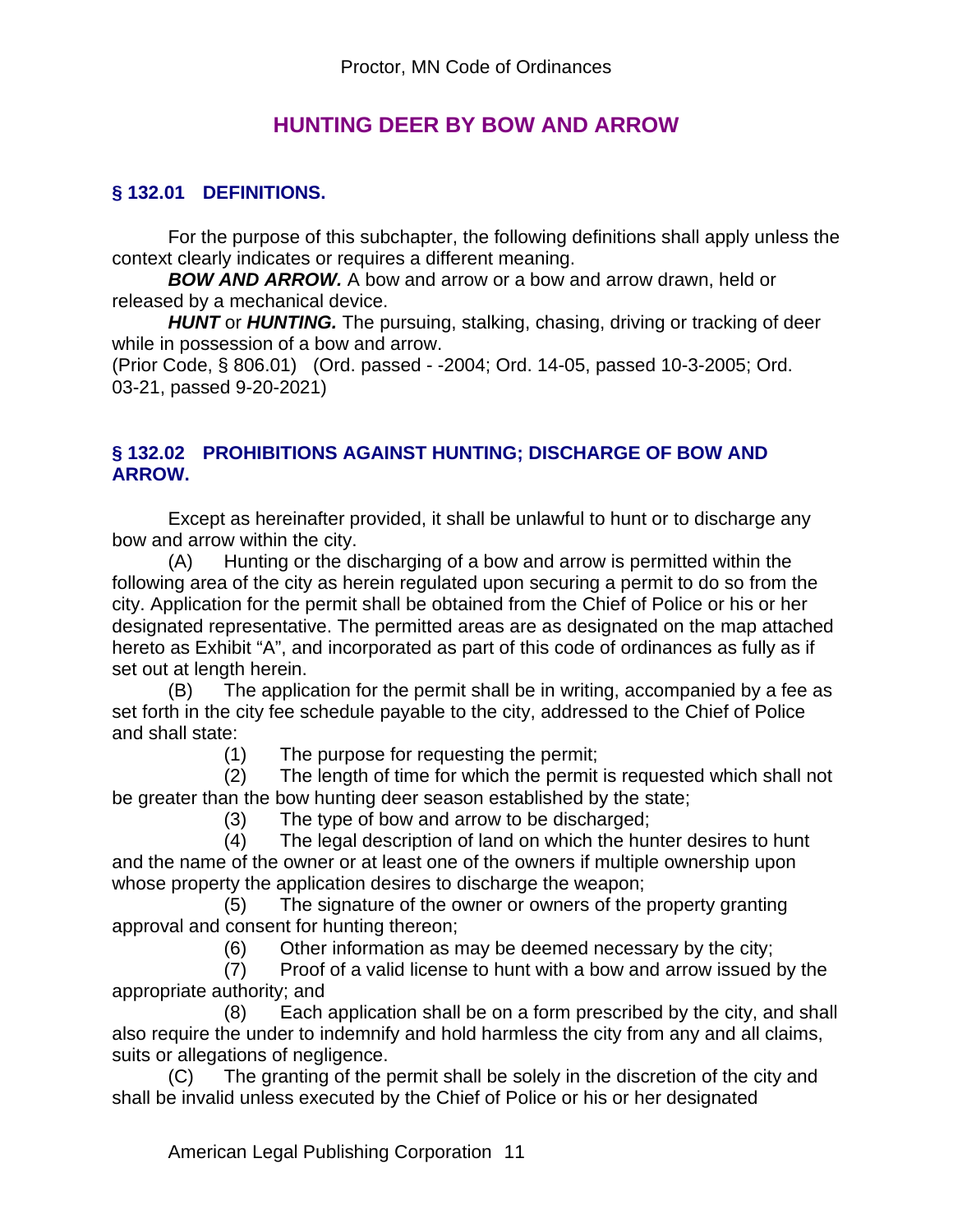representative. Any person obtaining a permit shall have the permit on his or her person while carrying a bow and arrow in the above described permitted area.

(D) Any person employing a bow and arrow and who is engaged in the hunting of deer shall, in addition to complying with this section comply with all the rules and regulations relating to the hunting with bows and arrows as established by the laws of the state.

(E) No bow and arrow shall be discharged in any of the following areas within the permitted hunting areas:

(1) Within any platted subdivision or industrial park in the city;

 (2) Within 200 feet of any dwelling or other building occupied by or for human habitation or the storing of animals;

 (3) Within 200 feet of any property owned by Independent School District No. 704, Proctor Schools, except those portions on the attached map which is incorporated as part of this code of ordinances as fully as if set out at length herein;

 (4) No hunting of bears with a bow and arrow shall be allowed within the city;

 (5) Any hunter that is successful in taking a deer with a bow and arrow within the city shall report that fact to the Chief of Police or his or her designated representative within 24 hours after taking the deer;

 (6) A hunter may hunt within the permitted areas only on the land described on the application made by the hunter for a permit under this section; and

 (7) A hunter shall discharge an arrow only from an elevated location of no less than four feet off the ground.

(Prior Code, § 806.02) (Ord. passed - -2004; Ord. 14-05, passed 10-3-2005; Ord. 03-21, passed 9-20-2021) Penalty, see § 132.99

## **§ 132.03 PROHIBITIONS.**

The provisions of this section shall not apply to the discharge of any bow and arrow when discharged within a "bow and arrow" range.

(A) The provisions of this section shall not prohibit the use of any bow and arrow in the lawful defense of the person, property, family or in the defense or enforcement of the laws of the city, county, state, or the United States.

(B) The provisions of this section shall not prohibit the use of any bow and arrow for archery practice.

(Prior Code, § 806.03) (Ord. passed - -2004; Ord. 14-05, passed 10-3-2005; Ord. 03-21, passed 9-20-2021)

## **§ 132.04 CHIEF OF POLICE TO REPORT.**

(A) Annually in February during the term of this subchapter, the Chief of Police shall provide a report to the Council with respect to the operation and effect of this section.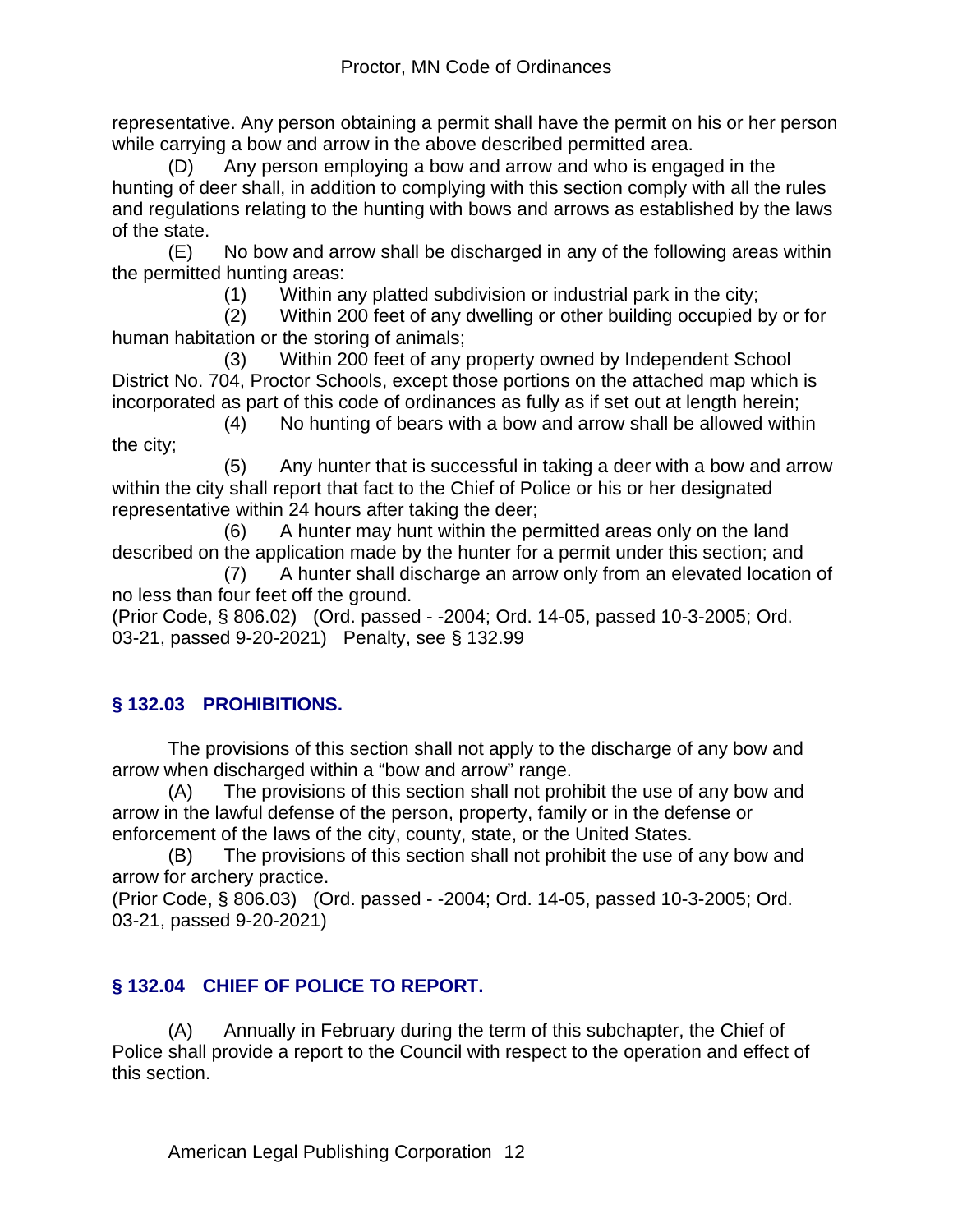(B) This report shall include the number of deer taken, a description of any incidents, conflicts or problems that occurred with respect to this section during the preceding bow hunting season, and any recommendations for the modifications or the continuation of this section.

(Prior Code, § 806.04) (Ord. passed - -2004; Ord. 14-05, passed 10-3-2005; Ord. 03-21, passed 9-20-2021)

# **TRAPPING**

## **§ 132.15 PURPOSE.**

The purpose of this subchapter is to preclude the potential harm that may be inflicted upon people, particularly children, and to prevent the maiming, unselective catching and destruction of wild animals and birds and domestic animals that come in contact with traps.

(Prior Code, § 906.01) (Ord. 09-06, passed 12-18-2006)

## **§ 132.16 DEFINITIONS.**

For the purpose of this subchapter, the following definitions shall apply unless the context clearly indicates or requires a different meaning.

*TRAP.* Any mechanical device or snare which seeks to hold, capture or kill an animal.

**TRAPPING.** The setting or laying or otherwise using of a trap in the city limits. (Prior Code, § 906.02) (Ord. 09-06, passed 12-18-2006)

## **§ 132.17 VIOLATIONS.**

Trapping in all areas within the city, including park areas is prohibited. (Prior Code, § 906.02) (Ord. 09-06, passed 12-18-2006) Penalty, see § 132.99

## **§ 132.18 EXCEPTIONS.**

(A) The provisions of this subchapter do not apply to the use of any trap specifically designed to kill rats, mice, gophers or moles.

(B) The provisions of this subchapter do not apply to the use of cage type live traps employed for the control of nuisance animals as long as the traps are tended each 12 hours.

(C) The provisions of this subchapter do not apply to the representatives of the city, county or state who may, in the course of their duties, be required to use a trap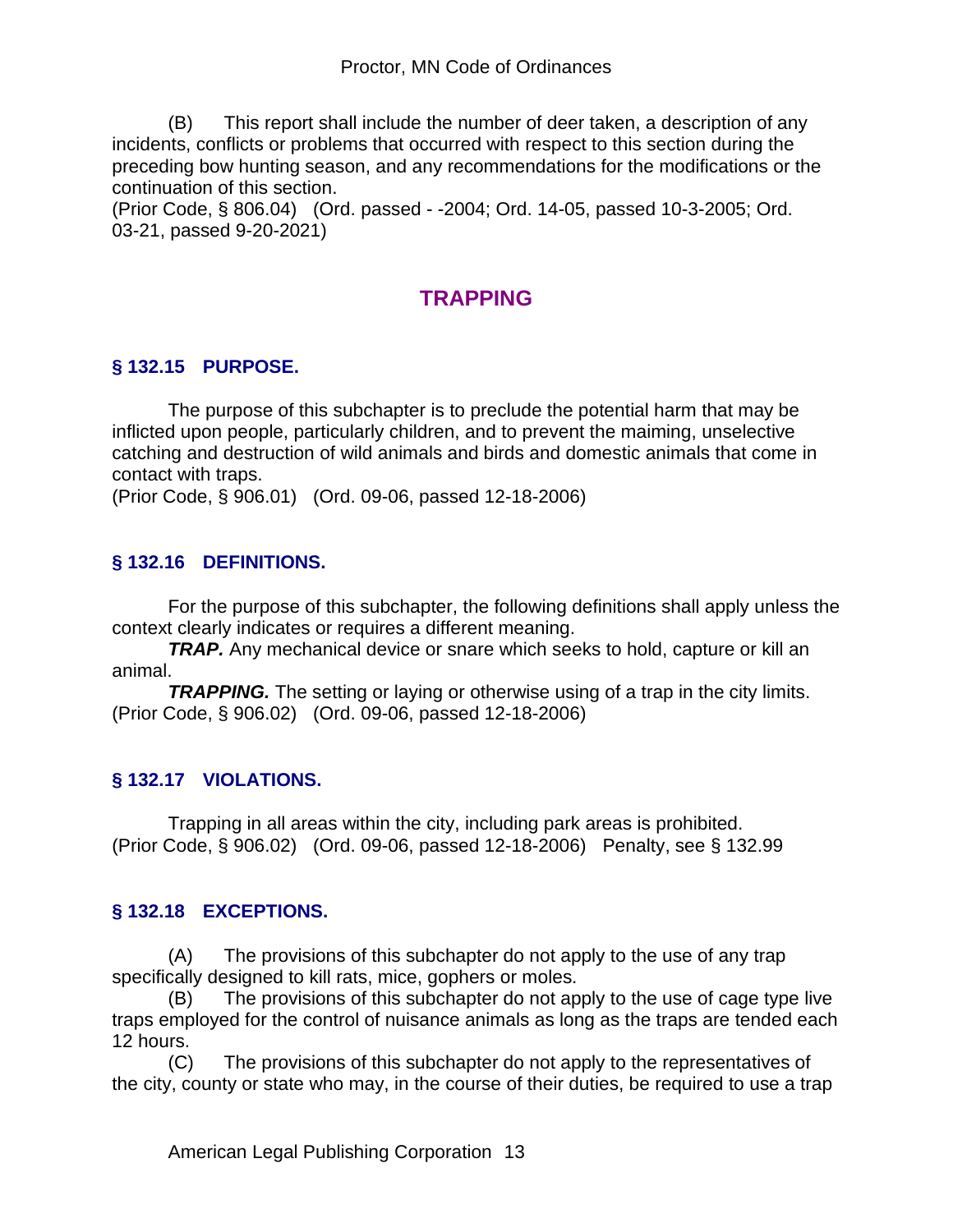to trap, snare, kill or otherwise restrain the free movement of any wildlife, animal or bird for humane or authorized purposes.

(D) The provisions of this subchapter do not apply to teachers trapping for educational programs or scientists for the purpose of studying animals, wildlife or birds which will be returned to their natural environment uninjured. (Prior Code, § 906.04) (Ord. 09-06, passed 12-18-2006)

# **PROHIBITION ON FEEDING CERTAIN ANIMALS**

## **§ 132.30 PROHIBITION.**

No person shall feed deer within any area of the city. For the purpose of this section, *FEEDING* shall mean provision of one-half cubic foot or more of grain, fruit, vegetables, nuts, hay or other edible material, either on the ground or at a height of less than five feet above the ground in a manner that attracts deer on a regular basis. Living food sources, such as fruit trees and other live vegetation, shall not be considered as deer feeding. This prohibition shall not apply to veterinarians, City animal wardens and park maintenance staff or county, state or federal game officials who in the course of their duties have deer in their custody or under their management. (Prior Code, § 806) (Ord. 16-05, passed 11-21-2005) Penalty, see § 132.99

## **§ 132.99 PENALTY.**

(A) Any person violating any provision of this chapter, for which no other penalty is provided, shall be subject to the penalty provisions of § 10.99.

(B) Violation of §§ 132.01 through 132.03 shall be a misdemeanor, and shall be subject to Chapter 11 of this code of ordinances. (Prior Code, § 806.05)

(C) Violation of § 132.30 shall be a misdemeanor, and shall be subject to Chapter 11 of this code of ordinances.

(D) Any person violating any provision of §§ 132.15 through 132.18 is guilty of a misdemeanor and upon conviction shall be punished not more than the maximum penalty for a misdemeanor as prescribed by state law, and shall be subject to the city administrative fine schedule pursuant to Chapter 11 of this code of ordinances. (Prior Code, § 906.03)

(Ord. passed - -2004; Ord. 16-05, passed 11-21-2005; Ord. 09-06, passed 12-18-2006; Ord. 09-08, passed 12-15-2008)

# **CHAPTER 133: WEAPONS**

Section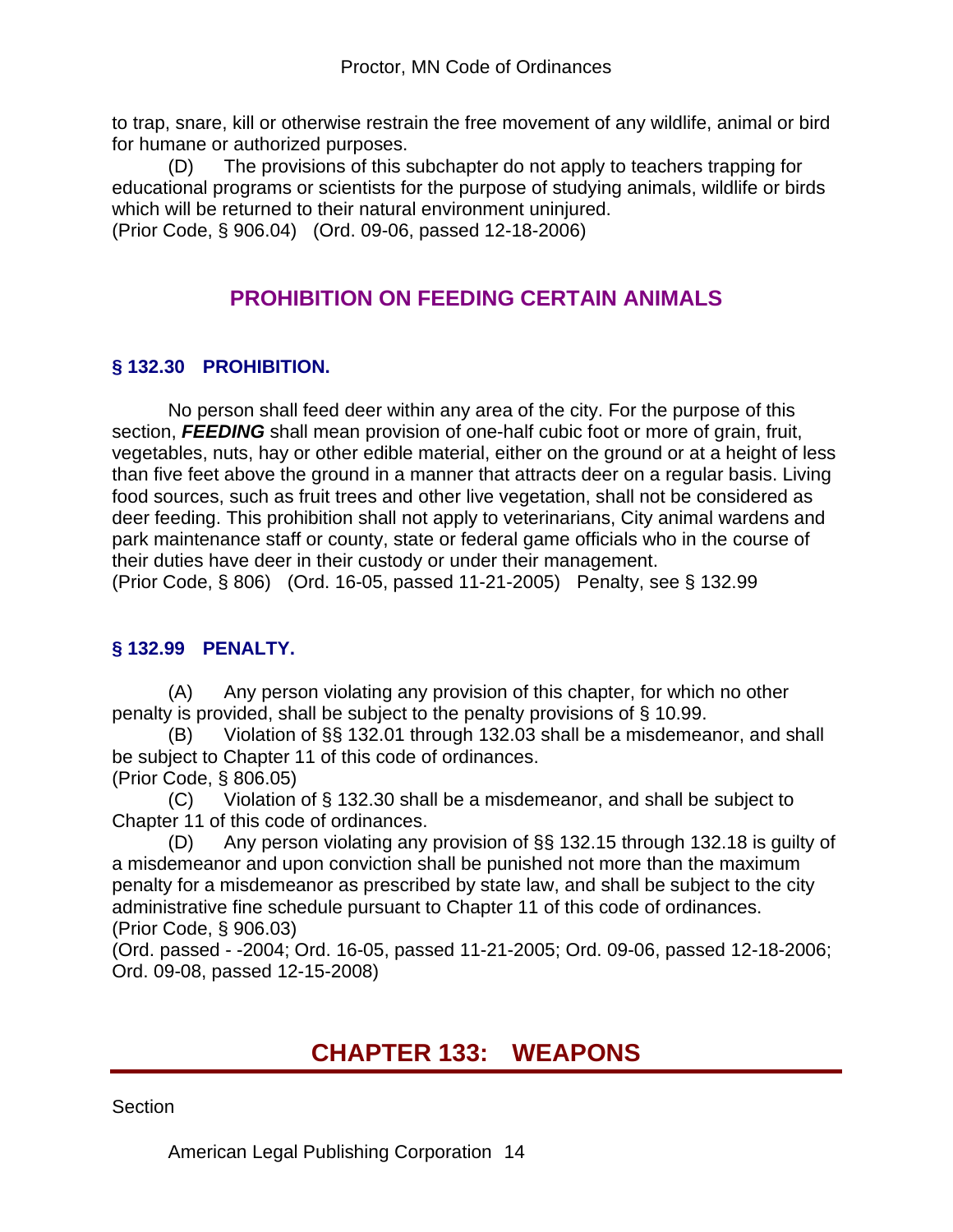- 133.01 Definitions<br>133.02 Discharge
- Discharge
- 133.03 Carrying
- 133.04 Exceptions
- 133.05 Minors
- 133.06 Assault weapon
- 133.07 Discharge of bow and arrows prohibited

### **§ 133.01 DEFINITIONS.**

For the purpose of this chapter, the following definitions shall apply unless the context clearly indicates or requires a different meaning.

*ASSAULT WEAPON.* Any dagger, dirk, stiletto, switchblade knife, blackjack, sand-club, pipe-club, chain club, metal knuckles or any similar device having no useful purpose other than personal assault.

*FIREARMS.* Any rifle, shotgun, pistol, air rifle or BB gun. (Prior Code, § 502.01)

### **§ 133.02 DISCHARGE.**

No person shall fire or discharge any firearm within the city, except as provided by § 133.04.

(Prior Code, § 502.02) Penalty, see § 10.99

## **§ 133.03 CARRYING.**

No person shall have in his or her possession any firearm unless the weapon is unloaded and is dismantled, broken apart or carried in a case in a manner that it cannot be discharged, except as provided by § 133.04. (Prior Code, § 502.03) Penalty, see § 10.99

#### **§ 133.04 EXCEPTIONS.**

The provisions of §§ 133.02 and 133.03 shall not apply to the following:

(A) The possession or discharge of any firearm by a peace officer or military personnel in the scope of his or her official duties;

(B) The possession of a firearm by a person within his or her home or place of business;

(C) The discharge of a firearm in the lawful defense of a person or property;

(D) The carrying of a pistol by a person whom a permit has been issued pursuant to M.S. §§ 624.711 through 624.717, as they may be amended from time to

time; or